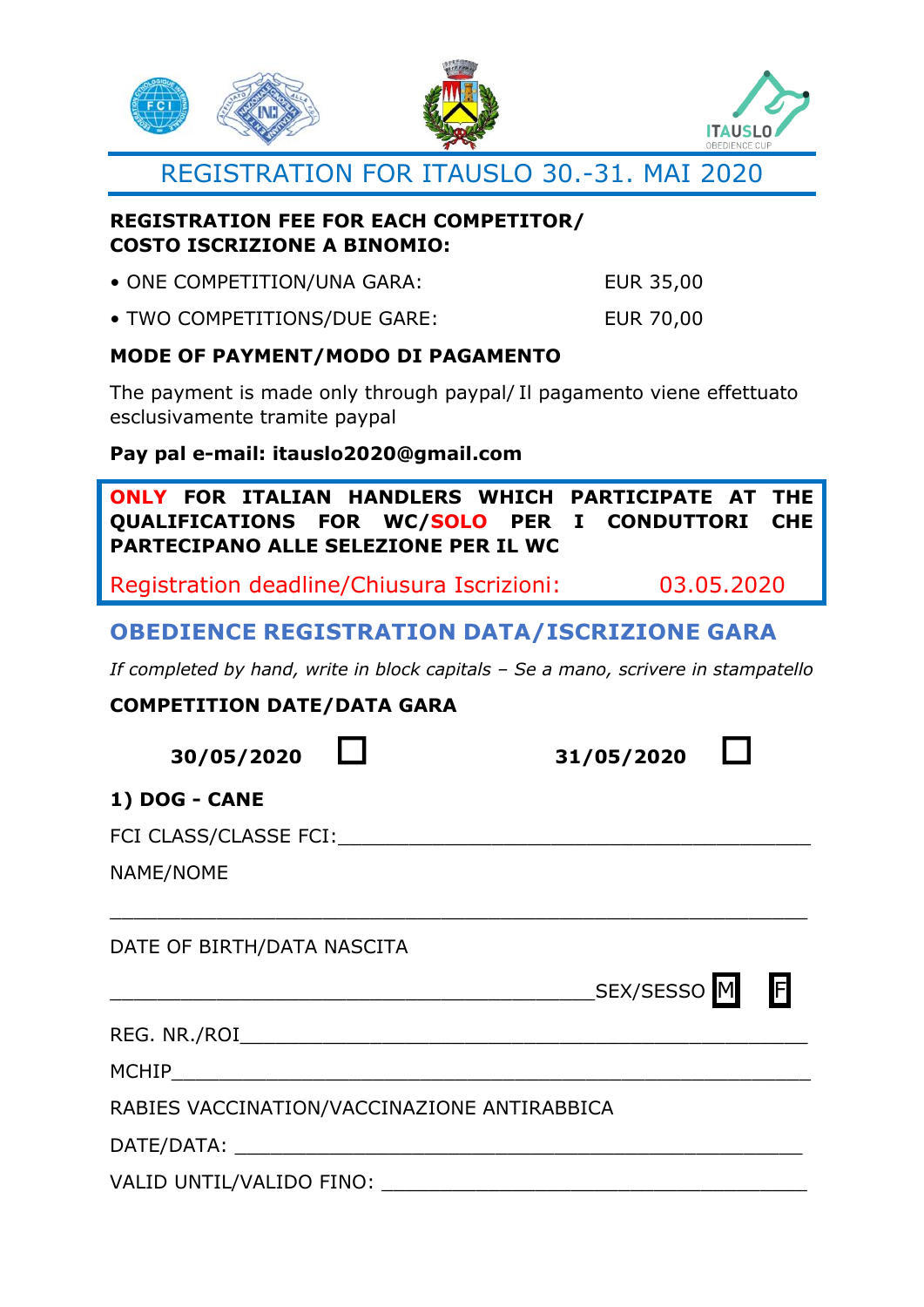





2) CONDUTTORE - HANDLER

NAME/NOME

**EMAIL** 

PHONE NUM/CELLULARE

HOME ADDRESS/INDIRIZZO

CLUB/SOCIETÀ

MEMBER NUM./TESSERA

### 3) PROPRIETARIO - OWNER

only if different from the handler - solo se diverso dal conduttore NAME/NOME

**EMAIL** 

HOME ADDRESS/INDIRIZZO

CLUB/SOCIETÀ

MEMBER NUM./TESSERA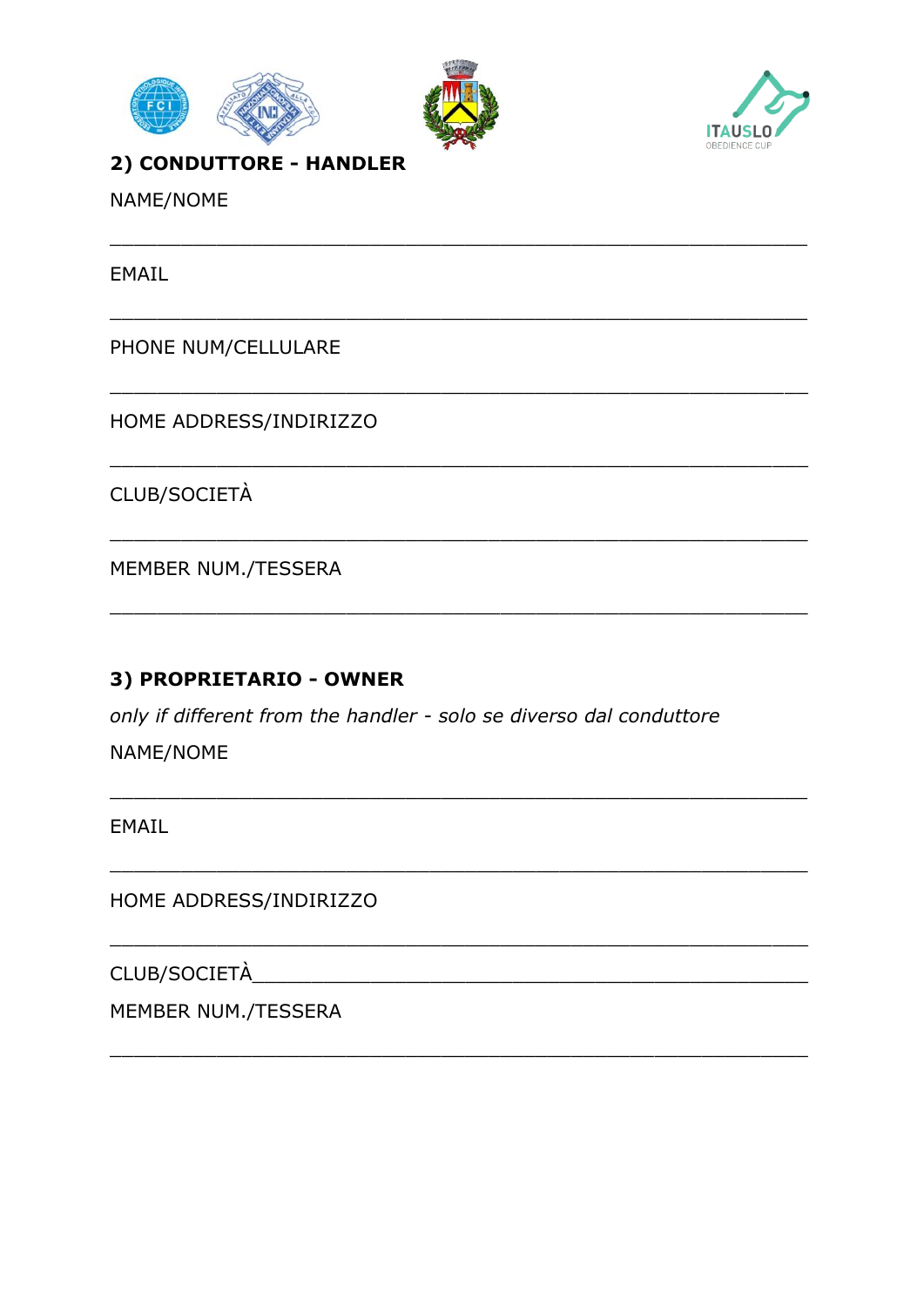





#### **4) ONLY FOR CLASS 2 AND 3/SOLO PER LA CLASSE 2 E 3 LAST VALID COMPETITION/ULTIMA GARA VALIDA EFFETTUATA**

 $\_$  , and the set of the set of the set of the set of the set of the set of the set of the set of the set of the set of the set of the set of the set of the set of the set of the set of the set of the set of the set of th

\_\_\_\_\_\_\_\_\_\_\_\_\_\_\_\_\_\_\_\_\_\_\_\_\_\_\_\_\_\_\_\_\_\_\_\_\_\_\_\_\_\_\_\_\_\_\_\_\_\_\_\_\_\_\_\_\_\_\_

\_\_\_\_\_\_\_\_\_\_\_\_\_\_\_\_\_\_\_\_\_\_\_\_\_\_\_\_\_\_\_\_\_\_\_\_\_\_\_\_\_\_\_\_\_\_\_\_\_\_\_\_\_\_\_\_\_\_\_

DATE and LOCATION/DATA e LOCALITÀ

CLASS e SCORE/CLASSE e PUNTEGGIO

QUALIFICATION/QUALIFICA

Optional/Facoltativo

### **5) TEAM – SQUADRA**

NAME OF THE TEAM/NOME SQUADRA

TEAM MEMBER/MEMBRO DELLA SQUADRA

(HANDLER NAME/DOG NAME) – (NOME CONDUTTORE/NOME CANE)

| $\left(1.\right)$                                  |  |
|----------------------------------------------------|--|
|                                                    |  |
| $\begin{array}{c} \hline \texttt{3.)} \end{array}$ |  |
|                                                    |  |
|                                                    |  |

\_\_\_\_\_\_\_\_\_\_\_\_\_\_\_\_\_\_\_\_\_\_\_\_\_\_\_\_\_\_\_\_\_\_\_\_\_\_\_\_\_\_\_\_\_\_\_\_\_\_\_\_\_\_\_\_\_\_\_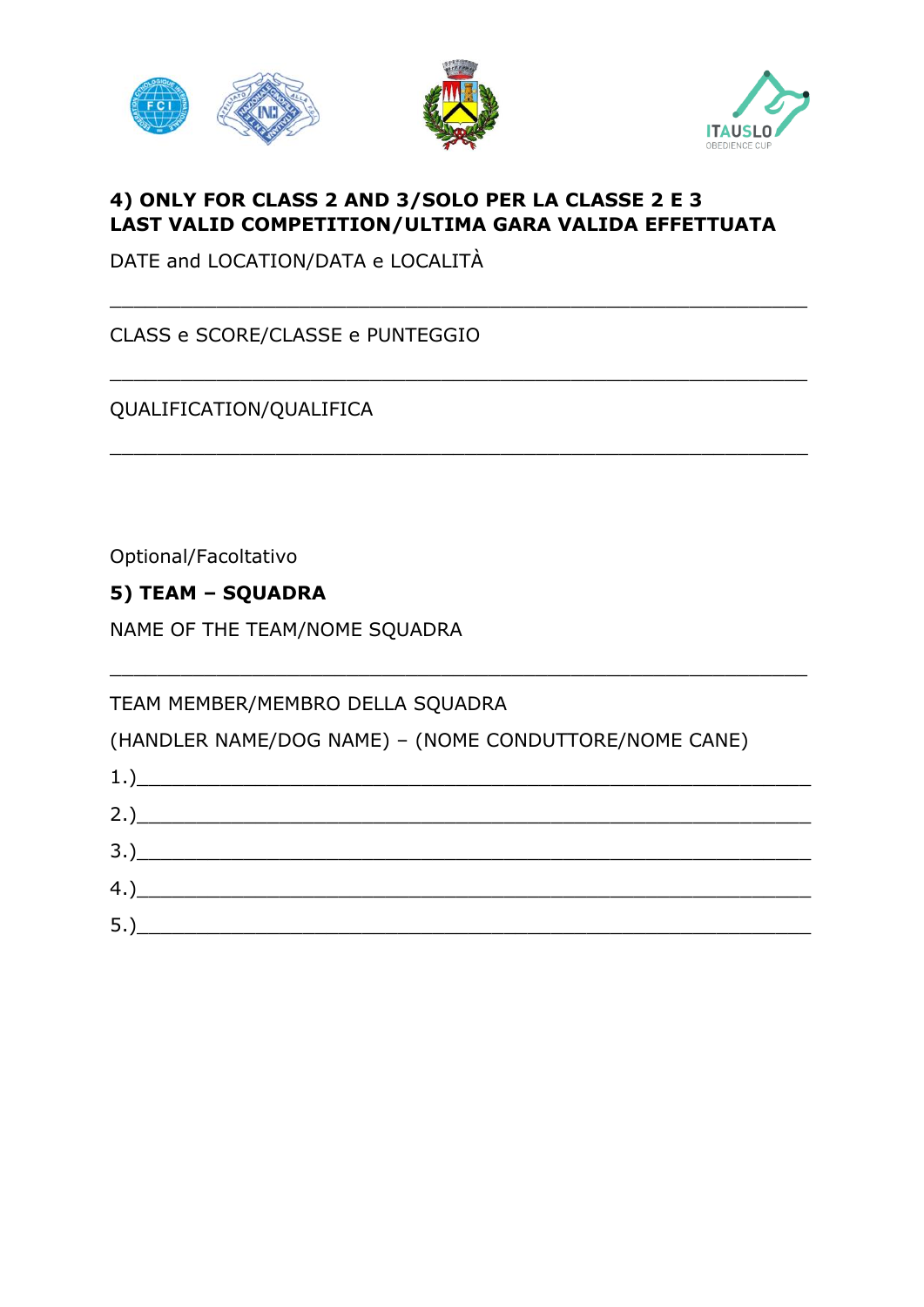





## *PRIVACY REGULATIONS- READ CAREFULLY AND SIGN*

I am aware that my personal data as provided in the registration form for ITAUSLO competition may be processed in terms of the organization and realization of the event, and that the data may be published in the catalogue, in the specific publications and the webpages of ITAUSLO.

I am also aware that during the event photos and film recordings by companies commissioned by ITAUSLO will be made for the purposes of reporting, public relations and documentation, which will also be published in the specific publications and on the ITAUSLO website. The contracted company will be published with its data on the ITAUSLO website.

The legitimacy hereof is based on article 6, paragraph 1, lit. b and f of the General Data Protection Regulations and is subject to the copy rights for works of arts and photographs.

An appeal against the processing and publication can be filed at any time for reasons that are based on the specific situation of the person affected and shall be addressed to: itauslo2020@gmail.com.

However, in this case a rating of the dog or dogs affected can no longer be considered.

\_\_\_\_\_\_\_\_\_\_\_\_\_\_\_\_\_\_\_\_\_\_\_\_\_\_\_\_\_\_\_\_\_\_\_\_\_\_\_\_\_\_\_\_\_\_\_\_\_\_\_\_\_\_\_\_\_\_\_

LOCATION/DATE SIGNATURE